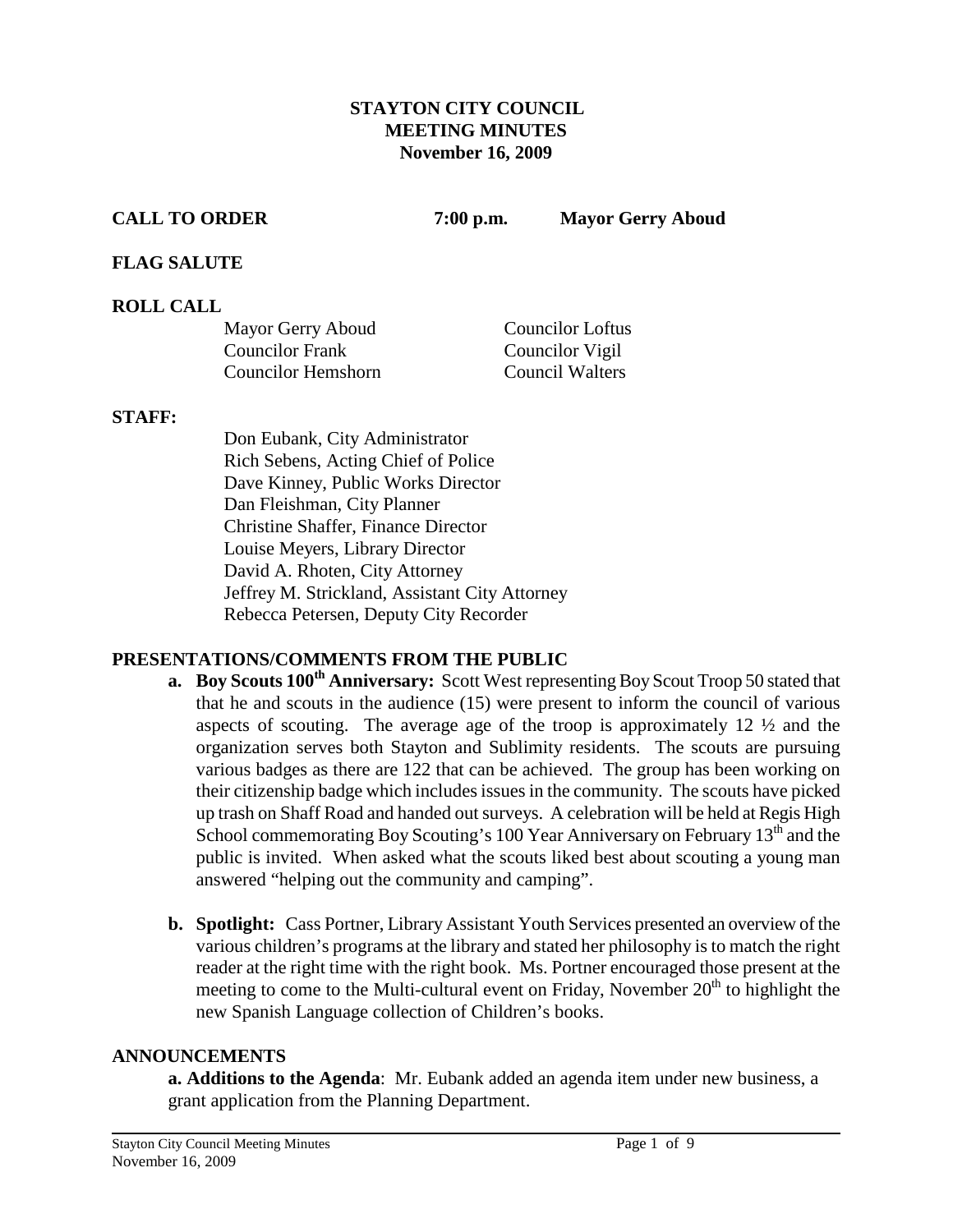#### **CONSENT AGENDA**

**a. Approval of Minutes of City Council Meeting –** Mayor Aboud stated that the November 02, 2009 meeting minutes would be deferred to the December 07, 2009 City Council meeting.

## **PUBLIC HEARING**

#### **Stayton Downtown Urban Renewal Plan**

- **a. Commencement of public hearing:** Mayor Aboud opened the public hearing at 7:15 pm.
- **b. Ex parte contact, conflict of interest, bias, etc.:** Councilor Loftus declared he had exparte contacts with citizens and that he owns a business and residence in the proposed Urban Renewal District.Mayor Aboud declared that he owns a business in the proposed district. Councilor Vigil declared that he owns a business and residence in the proposed Urban Renewal District. Councilor Frank declared an ex-parte contact as he has had contact with citizens regarding the formation of an Urban Renewal District.
- **c. Staff Report:** Mr. Fleishman reviewed the staff report included in the packet materials.
- **d. Proponent's Testimony:** Kelly Schrieber, Executive Director Stayton/Sublimity Chamber of Commerce read a prepared letter of support stating the chamber encourages the council to look at the plan to help make Stayton's downtown more alive and vibrant.

John Brandt, Stayton encouraged the Council to support an Urban Renewal District and appreciated the expansion of the district to include the Riverfront Park. An important link is a bridge across the Stayton Ditch and asked that it not be forgotten. Mayor Aboud assured Mr. Brandt that staff has met with a contractor regarding the bridge and that it will happen.

 Jim Wampler, Stayton stated there has been no progress in the last 20 years in the downtown area and encouraged the Council to support the district.

Susan Brandt, Stayton stated that it is time to do something as Burnett Street has not changed in 37 years and it is hard for seniors to maneuver the streets in dis-repair.

 Greg Olson, local building owner stated that he owns three downtown commercial properties and has watched folks open up businesses in the downtown area only to find out they would need to make improvements and not have the funds to pursue them. It's easier to do it together as a district instead of watching folks spend money individually.

 Mayor Aboud read into the record a letter of support from the Santiam Heritage Foundation.

**e. Opponent's Testimony:** Lee Hazelwood, Stayton expressed his opposition to an Urban Renewal District and referred to an article in the Oregonian citing the negatives in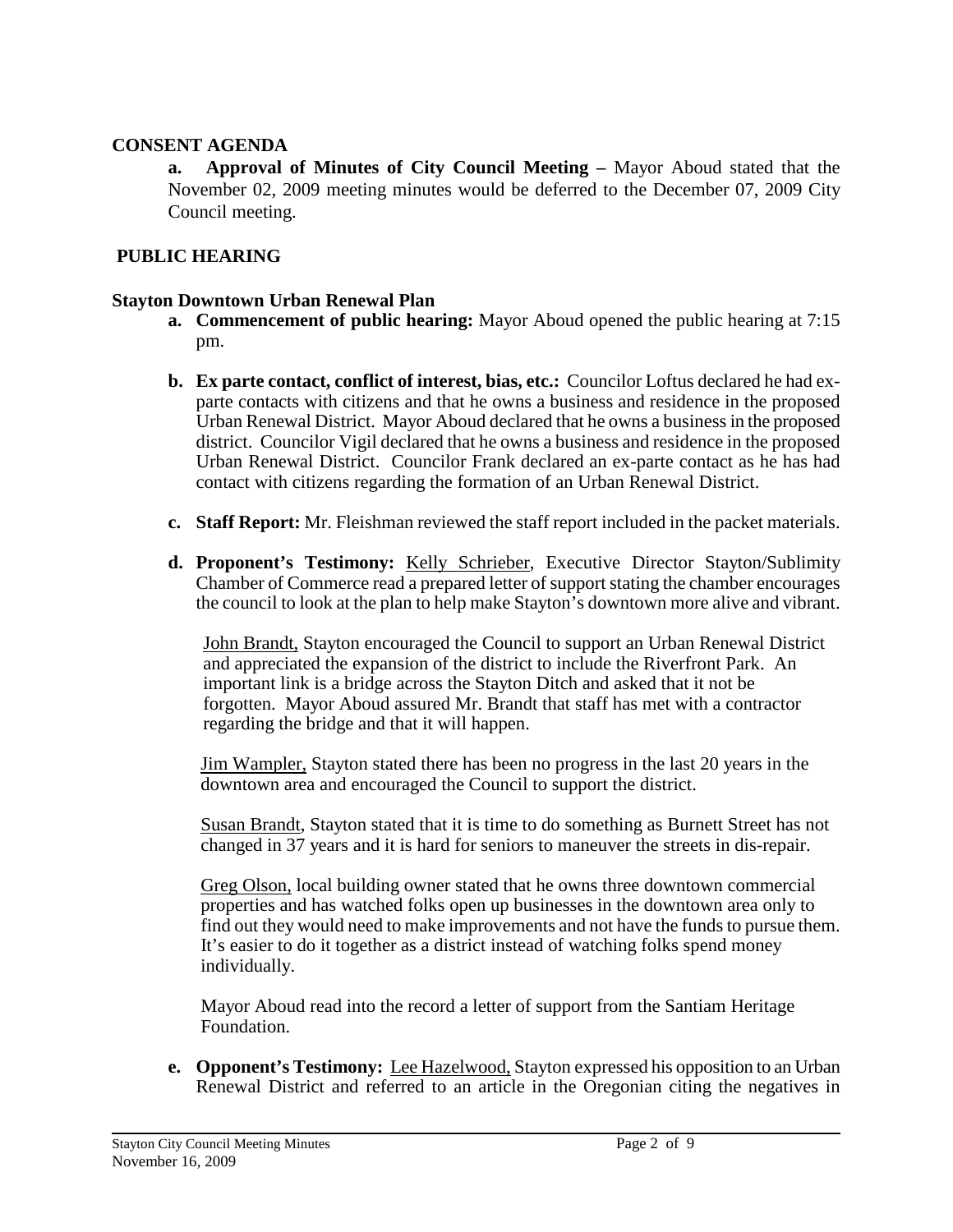Multnomah County from an Urban Renewal District. More research needs to be conducted and other problems resolved before the Council votes on the proposal.

Dick Morley, Stayton stated he is a business owner in the downtown area and serves on both the Stayton Fire District and N. Santiam School District boards, but he is not representing the school district at this meeting. The Board of Directors for the fire district voted unanimously to oppose the Urban Renewal Plan, as its' an unfunded mandate for the fire district. The public schools in Oregon also loose money for students where there is an established Urban Renewal District. He encouraged the Council to refer the decision to the voters and let them decide if they wish to support an Urban Renewal District.

Jack Carriger, Stayton Fire Chief stated that the Urban Renewal Plan is good for the most part except that it robs money that would help fund the fire district. The district relies on volunteers for 70% of the fire protection and if money is taken for Urban Renewal instead of the fire district, you would have to pay for fire protection. He encouraged the Council to let the citizens decide as to whether or not they wish to support Urban Renewal.

**f. General Testimony:** Randy Cranston, stated he owns property in the proposed district. Building a new city hall with urban renewal money is not a good idea. Since the majority of the Urban Renewal Agency members would be city councilors it could have negative effect on the committee if several councilors terms ended at the same time.

Larry Emery, Stayton stated that he can see why some folks support the plan and other don't. The Council should refer it to the voters and let them decide.

**g. Questions from the Public:** Wayne Lierman, Stayton asked if additional staff would be needed to manage the district. Mr. Fleishman stated that maybe 15 years from now but not currently.

#### **h. Questions from the Council:**

1. How much money has the city spent on the Urban Renewal Plan?

Mr. Fleishman stated that approximately \$27,000 to \$28,000 has been spent with \$14,000 coming from grant funding for the Downtown Revitalization Committee as well as the Urban Renewal Committee and surveyor fees.

2. Have other jurisdictions that have Urban Renewal Districts referred it to the voters?

Mr. Fleishman answered in the affirmative and stated that if their respective city charters mandated them to do so they would be referred.

**i. Staff Summary:** Mr. Fleishman stated the enactment of the Urban Renewal Plan addresses adopted City Council Goals of improving public infrastructure, revitalizing downtown, supporting economic development and enhancing the livability of the City. Staff recommends approval.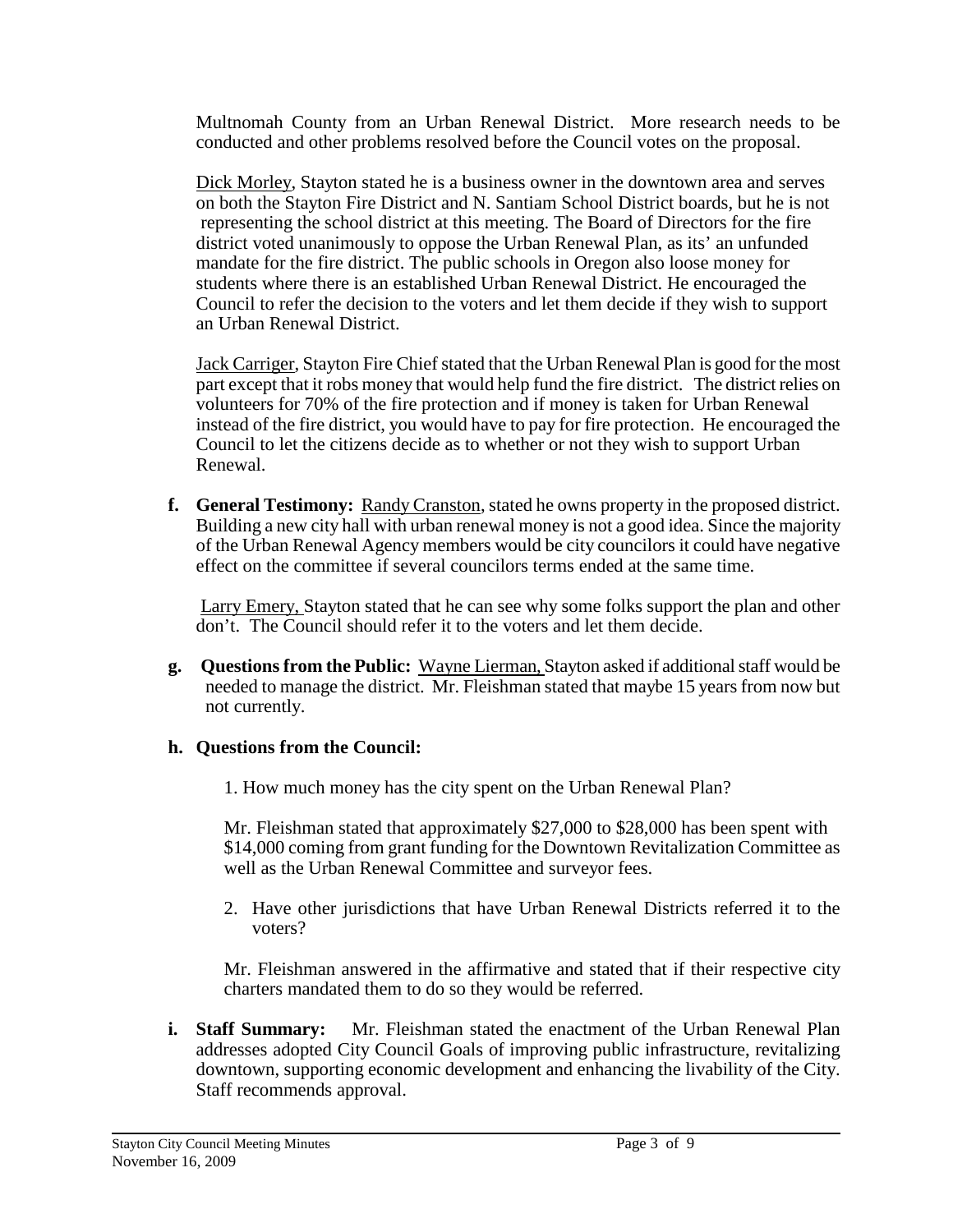**j. Close of Hearing:** Mayor Aboud closed the public hearing at 8:33 pm.

The meeting was recessed at 8:34 pm and reconvened at 8:40 pm.

## **UNFINISHED BUSINESS**

## **Ordinance Enacting Urban Renewal District**

**a. Staff Report:** Mr. Fleishman stated that if the council wishes to proceed with the enactment of the ordinance the proposed motions are listed in the staff memorandum. If passed at the second reading, the urban renewal district would start collecting funds November 2010.

**b. Council Deliberation:** Councilor Frank read a prepared statement saying without affirmation by voters and citizens, and Urban Renewal District cannot succeed. He made a motion and Mayor Aboud stated he was not ready to accept a motion at this time, as further discussion is needed.

Councilor Loftus stated he has a lot of reservations with the current plan and has taken a poll of citizens some are for it and some against it. The proposal should have a clause that it needs the approval of the citizens.

Councilor Walters stated he has lived in the area for 40 years. The downtown area was a mess then and now it's even a bigger mess. This is a chance to fix the downtown area the heart of the town. It's going to hurt and people will complain some but either you support the downtown or let it die.

Councilor Hemshorn stated she has heard consistently at town hall meetings that the Council is not doing anything effective. The Council is accountable to the community and has the responsibility to do something.

Councilor Vigil stated that the community supports the local schools and the fire district and will continue to do so even if an Urban Renewal District is formed.

Mayor Aboud stated that those asking for voter approval are opposed to the plan and the public elects Councilors to make decisions. An Urban Renewal District would be a catalyst to improvements in the community and a yes vote is a vote to improve the entire community.

## **Council Decision:**

**Motion:** From Councilor Frank, seconded by Councilor Loftus to refer the formation of an Urban Renewal District to the voters of Stayton. Motion failed: 2:3 (Frank & Loftus): (Hemshorn, Vigil & Walters).

**Motion:** From Councilor Vigil, seconded by Councilor Hemshorn to move to direct that Ordinance (unnumbered), approving the Stayton Urban Renewal Plan and Directing that Notice of Approval be Published, be read for the first time by title only. **Motion passed:**3:2 (Frank & Loftus)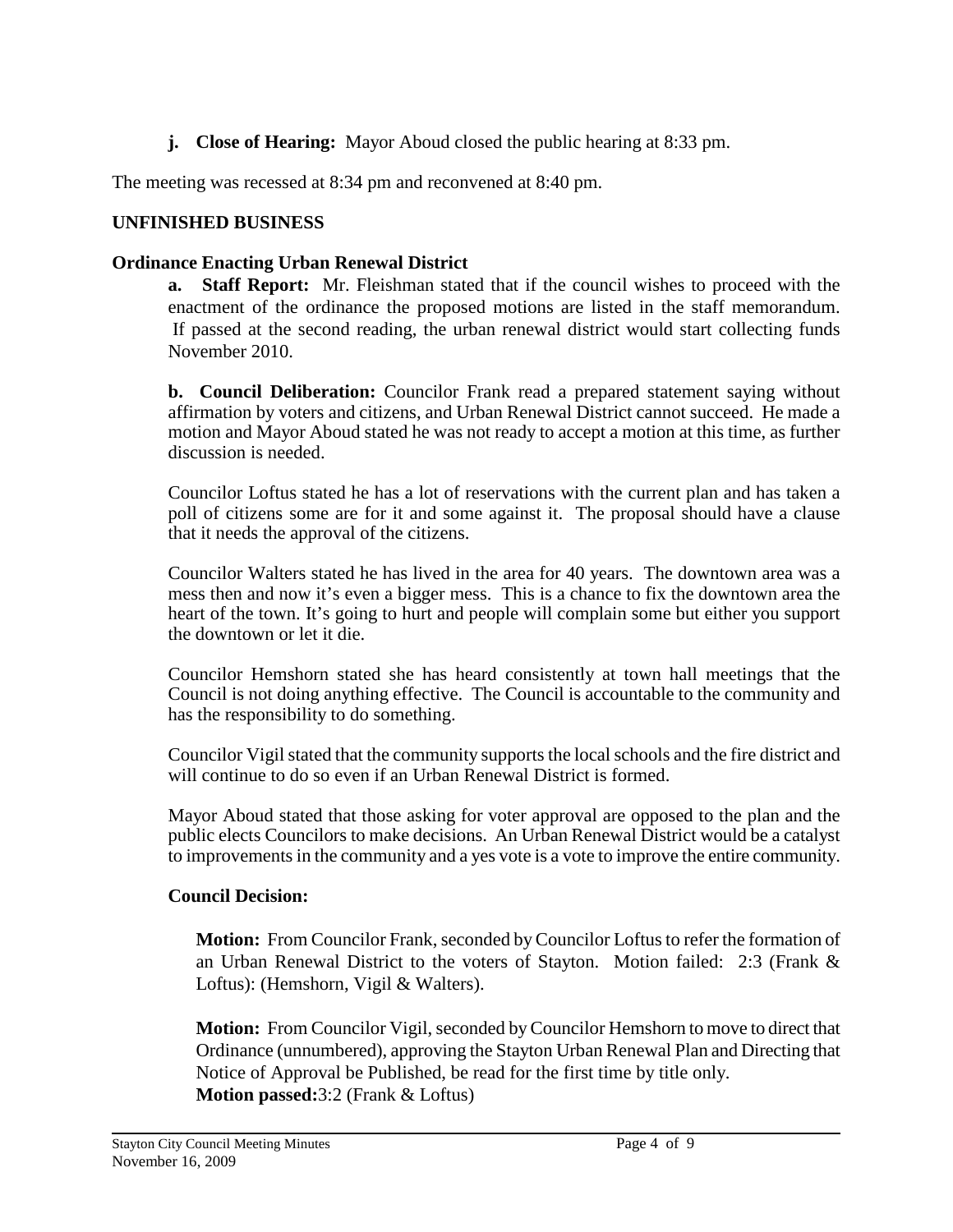The Deputy City Recorder read the proposed ordinance for the first time by title only.

**Motion:** From Councilor Vigil, seconded by Councilor Walters, to move to approve the first reading of Ordinance (unnumbered), approving the Stayton Urban Renewal Plan and Directing that Notice of Approval be Published. **Motion passed**: 3:2 (Frank & Loftus)

Mr. Fleishman stated that since the vote was not unanimous, the second will be scheduled for the City Council meeting of December 07, 2009.

## **City Hall/Florence Street Property**

- a. **Staff Report:** Mr. Eubank reviewed his staff memorandum included in the packet materials and made a clarification that the additional space in the Florence Street building is 1100 square feet and not 500 as stated in the staff report.
- **b. Council Deliberation:** Reading a prepared statement, Councilor Frank stated that no matter what direction the Council wishes to pursue, a new city hall down the road, utilization of existing facilities, and how to best manage what we have needs to be addressed by both council and staff.

 Councilor Hemshorn stated that its' not the time to talk about a new city hall as it's not cost effective and would be a waste of money to move and allow the Moose Lodge to stay as it's generating revenue for the City.

Councilor Vigil stated that it doesn't make sense to move forward and talk about a new city hall as staff currently has ample room where they are located. We should not waste any more time talking about it.

 Councilor Walters stated that a new city hall is a long way down the road, and we should not move into a building that needs to be renovated. The Moose should be able to stay in their current location.

**Motion:** From Councilor Frank, seconded by Councilor Loftus to move to direct the City Administrator to continue the lease with the Moose Lodge and remain in their current location and to review and update the Facilities Master Plan.

**Discussion:** Councilor Vigil stated that the Facilities Master Plan was well thought out with a lot of time involved in drafting the document, but no more time needs to be spent on the plan. What needs to be adjusted are the Council's Goals. Councilor Walters stated that we are in a recession right now and issues need to be put on hold. Councilor Hemshorn stated with all of the vacant commercial properties in town at least the city is receiving rent for the structure. Councilor Loftus stated that he seconded the motion as it was his understanding the facilities master plan was going to be reviewed but not re-done. Staff should not spend anymore time pursuing this issue. Councilor Vigil stated that a review and update of the Facilities Master Plan could end up being a re-write of the plan. Mayor Aboud stated the lease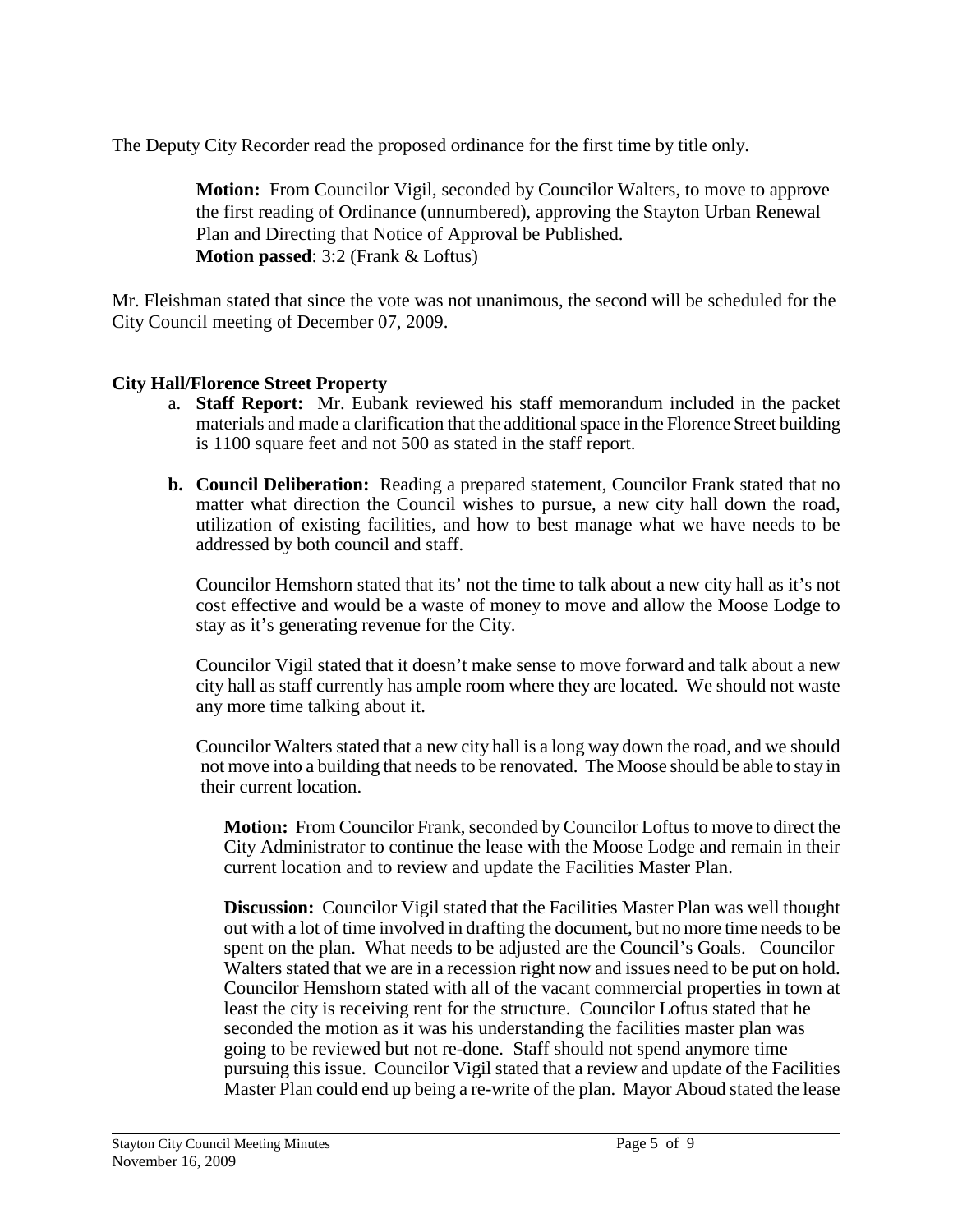with the Moose ought to continue, but to re-negotiate the lease with no allowance that the city can terminate the lease on short notice. The bigger issue is not the Moose lease it's whether or not public works, planning and city hall staff need to be moved due to a lack of space.

#### **c. Council Decision:**

**Motion failed:** 3:2 (Hemshorn, Vigil & Walters) : (Frank & Loftus).

**Motion:** From Councilor Loftus, seconded by Councilor Hemshorn, to direct the City Administrator to continue the lease with the Moose Lodge so they can stay in the current Florence Street location. **Motion passed**: 5:0.

**Motion:** From Councilor Vigil, seconded by Councilor Walters, to abandon the goal of directing the City Administrator to develop a financing plan for a new city hall to be presented to the Council April 2010. **Motion passed:** 4:1 (Frank)

#### **NEW BUSINESS**

#### **An Ordinance Restating Ord. #914 Amending the City of Stayton's Comprehensive Plan and Zone Maps for Property Located at 1401 N. Tenth Avenue.**

- **a. Staff Report:** Mr. Fleishman reviewed the staff memorandum included in the packet materials.
- **b. Council Deliberation:** No discussion.

## **c. Council Decision:**

**Motion:** From Councilor Loftus, seconded by Councilor Frank, to move to direct that Ordinance (unnumbered), Restating Ordinance 914, Amending the City of Stayton's Comprehensive Plan and Zone Maps for property located at 1041 N. Tenth Avenue be read for the first time by title only. **Motion passed:** 5:0.

The Deputy City Recorder read the proposed ordinance for the first time by title only.

**Motion:** From Councilor Loftus, by Councilor Frank, to move to approve the first reading of Ordinance (unnumbered), Restating Ordinance 914, Amending the City of Stayton's Comprehensive Plan and Zone Maps for property located at 1041 N. Tenth Avenue be read for the first time by title only. **Motion pass**

The Ordinance was assigned number 915.

**Motion**: From Councilor Loftus, seconded by Councilor Frank, to move to direct that Ordinance No. 915, Restating Ordinance 914, Amending the City of Stayton's Comprehensive Plan and Zone Maps for property located at 1041 N. Tenth Avenue be read for the second time by title only. **Motion passed**: 5:0.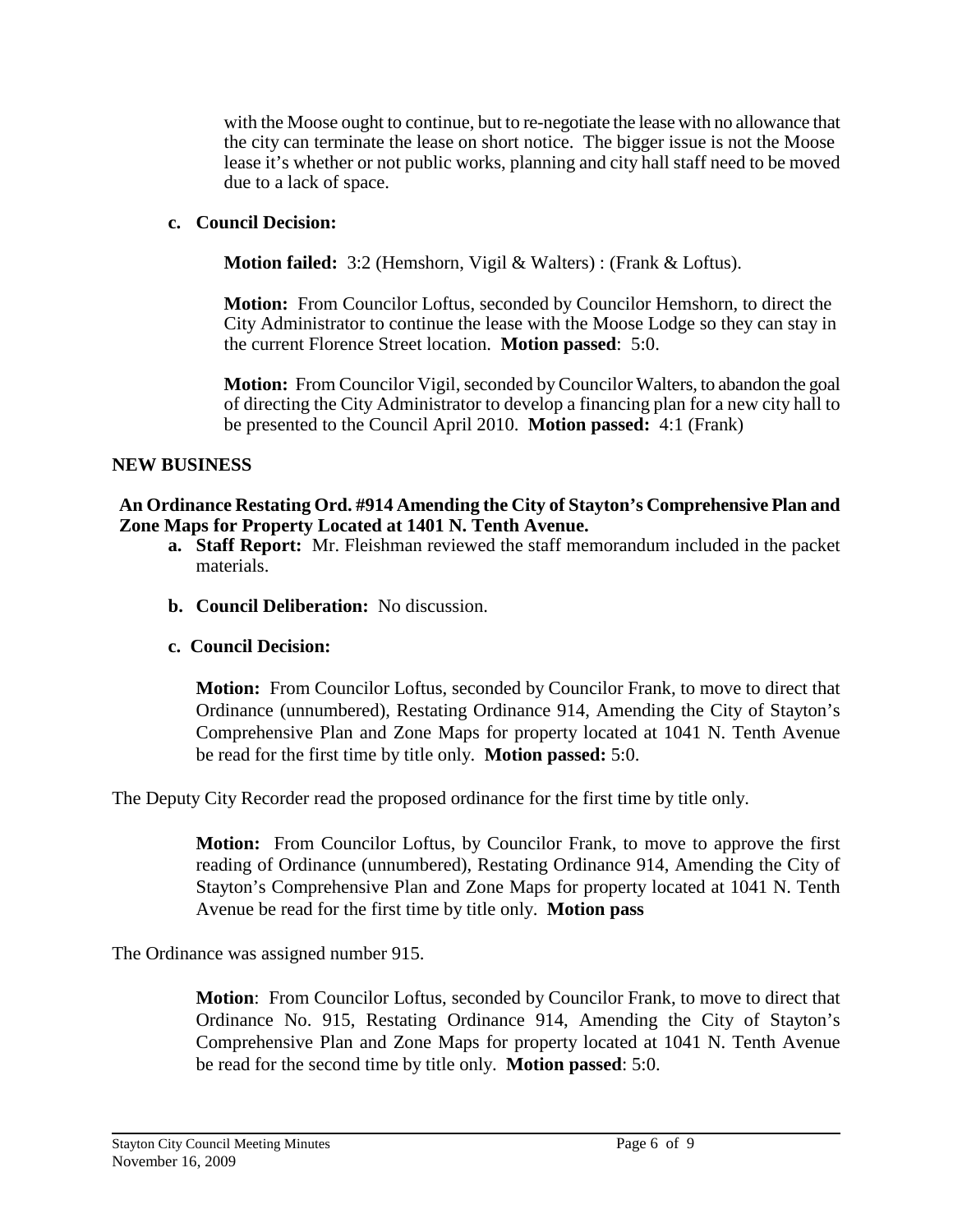Ms. Petersen read Ordinance No. 915 for the second time by title only.

**Motion:** From Councilor Loftus, seconded by Councilor Frank, to move to approve the second reading of Ordinance No. 915, Restating Ordinance 914 and direct the Mayor to execute the Ordinance as enacted. **Motion passed** 5:0.

## **Americorp Project**

- **a. Staff Report:** Mr. Fleishman asked the council for their support in filing an application for a Community Participation Event Grant in the amount of \$800 for the removal of invasive leaves, and to clean up Riverfront Park and Pioneer Park. The event will be held sometime in the late spring 2010, and there has been great interest from the community for this event.
- **b. Council Deliberation:** Motion.
- **c. Council Decision:**
	- **Motion:** From Councilor Vigil, seconded by Councilor Walters, to direct the City Planner to apply for the \$800 grant to Americorp. Motion passed: 5:0.

# **STAFF/COMMISSION REPORTS**

## **Acting Police Chief's Report – Rich Sebens**

**a. Statistical Report October 2009:** Mr. Sebens reviewed his staff report in the packet materials.

## **Finance Director's Report – Christine Shaffer**

**a. Monthly Finance Department Report:** Ms. Shaffer reviewed her staff report included in the packet materials.

# **Library Director's Report – Louise Meyers**

**a. October 2009 Activities/Statistics:** Ms. Meyers reviewed her staff report included in the packet materials and invited all to attend the Multicultural event November  $20<sup>th</sup>$ highlighting the new Spanish Language collection of Children's books.

# **Public Works Director's Report – Dave Kinney**

**a. October 2009 Monthly Operating Report:** Mr. Kinney updated council members on various projects taking place in public works.

# **Pool Manager – Rebekah Meeks**

**a. October 2009 Monthly Operating Report:** Ms. Meeks reported that the pool is back up and running and that staff is waiting for bids from contractors for the replacement of the pump and motor.

# **PRESENTATIONS/COMMENTS FROM THE PUBLIC – None.**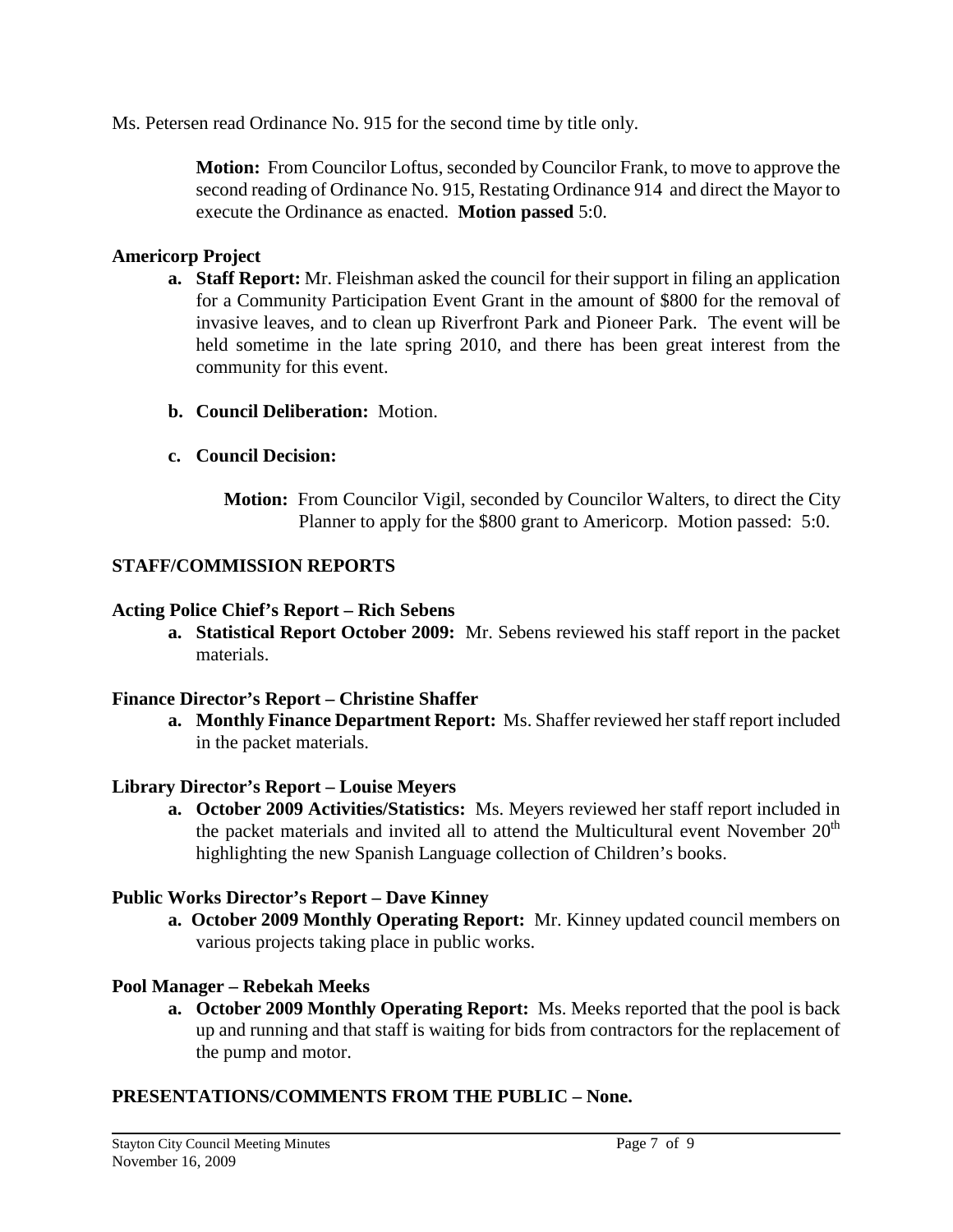## **BUSINESS FROM THE CITY ADMINISTRATOR**

- **a. New Senior Center:** Mr. Eubank reported that the Santiam Senior Center is now in their new location at the SCTC building on Kingston-Jordan Road.
- **b. Council Meet & Greet:** Mr. Eubank reminded Council members of the upcoming Council Library Board Meet & Greet, Wednesday November 18<sup>th</sup> at 6:00 pm.

# **BUSINESS FROM THE MAYOR**

# **a. Re-appointment of Raechelle Brown & Dennis Vietzke to the Parks Board:**

**MOTION:** From Councilor Hemshorn, seconded by Councilor Walters, to reappoint Raechelle Brown & Dennis Vietzke to the Park and Recreation Board. Motion passed: 5:0.

### **b. Re-appointment of Michelle Wonderling & Ralph Lewis to the Planning Commission:**

**MOTION:** From Councilor Hemshorn, seconded by Councilor Walters, to reappoint Michelle Wonderling & Ralph Lewis to the Planning Commission. Motion passed: 4:0, 1 abstain (Frank)

# **BUSINESS FROM THE COUNCIL**

- **a. Charter Changes:** Councilor Frank asked when the ordinance changes would be coming to the council with the passage of the proposed charter amendments. Mr. Eubank stated the changes would probably be presented at the December  $21<sup>st</sup>$  council meeting.
- **b. Skatepark:** Councilor Vigil asked when the issue of a permanent skatepark would be presented to the Council. The current structures at the temporary facility are in need of repair and should be removed before someone gets hurt. Mr. Eubank stated that he would be bringing something to the Council in March or April regarding a permanent skatepark.

# **ADJOURN**

There being no further business, the meeting was adjourned.